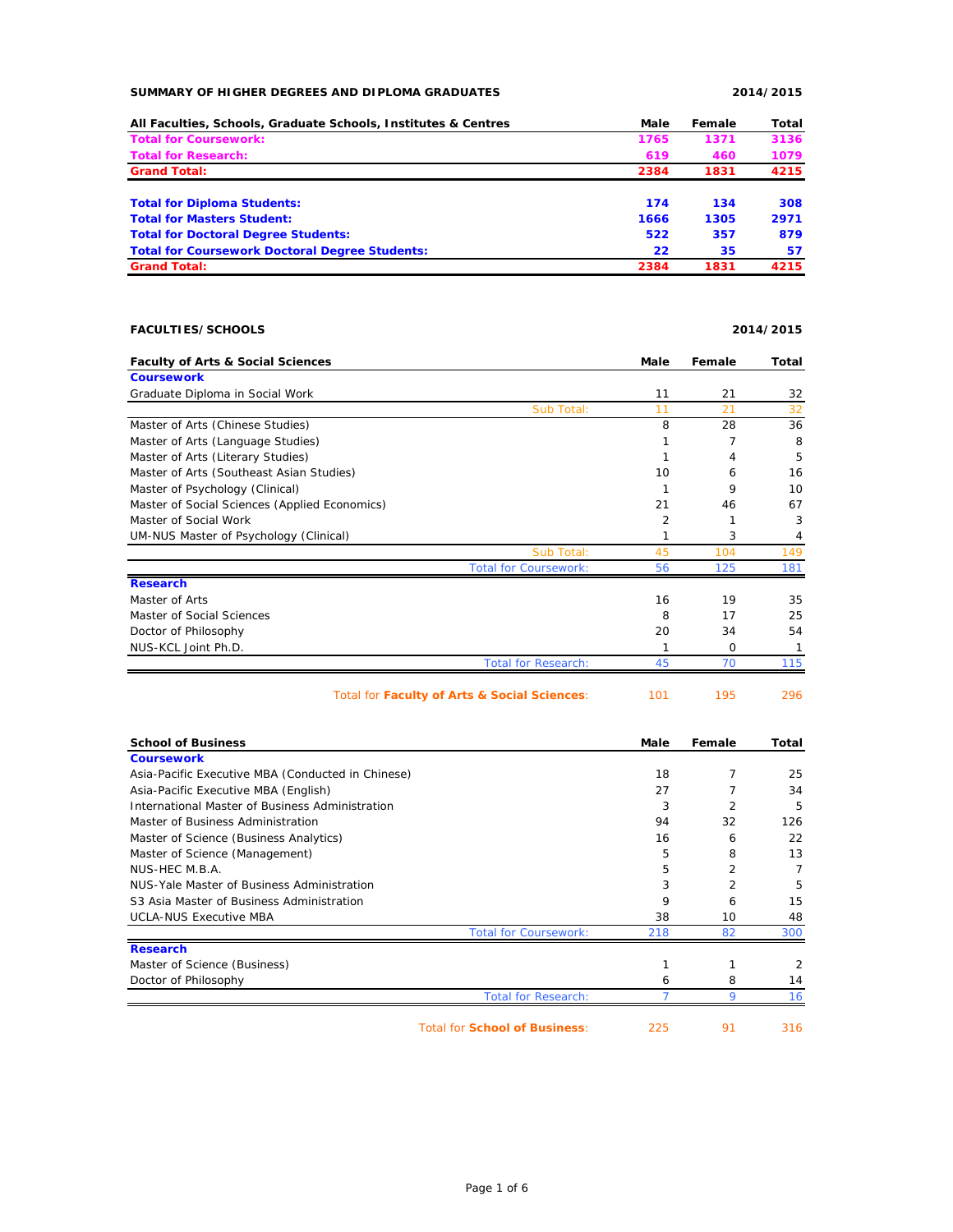| <b>School of Computing</b> |                                | Male           | Female | Total |
|----------------------------|--------------------------------|----------------|--------|-------|
| <b>Coursework</b>          |                                |                |        |       |
| Master of Computing        |                                | 89             | 30     | 119   |
|                            | <b>Total for Coursework:</b>   | 89             | 30     | 119   |
| <b>Research</b>            |                                |                |        |       |
| Master of Science          |                                | 8              | 6      | 14    |
| Doctor of Philosophy       |                                | 53             | 19     | 72    |
|                            | <b>Total for Research:</b>     | 6 <sup>7</sup> | 25     | 86    |
|                            | Total for School of Computing: | 150            | 55     | 205   |
|                            |                                |                |        |       |

| Sub Total: | $\overline{2}$<br>3                                        | 2  |        |
|------------|------------------------------------------------------------|----|--------|
|            |                                                            |    | 3<br>3 |
|            |                                                            |    |        |
|            |                                                            |    |        |
|            |                                                            |    |        |
|            |                                                            |    | 4      |
|            |                                                            | 3  | 4      |
|            | $\Omega$                                                   | 3  | 3      |
|            | <sup>o</sup>                                               | 3  | 3      |
| Sub Total: | 5                                                          | 12 | 17     |
|            |                                                            | 13 | 20     |
|            |                                                            |    |        |
|            | $\Omega$                                                   | 2  | 2      |
|            |                                                            | Ω  |        |
|            |                                                            |    |        |
|            | <b>Total for Coursework:</b><br><b>Total for Research:</b> |    |        |

Total for **Faculty of Dentistry**: 9 15 24

| <b>School of Design &amp; Environment</b>                 |     | Female | Total |
|-----------------------------------------------------------|-----|--------|-------|
| <b>Coursework</b>                                         |     |        |       |
| Master of Architecture                                    | 46  | 66     | 112   |
| Master of Arts (Urban Design)                             | 13  | 11     | 24    |
| Master of Landscape Architecture                          | 3   | 8      | 11    |
| Master of Science (Building Performance & Sustainability) | 14  | 11     | 25    |
| Master of Science (Environmental Management)              |     | 11     | 18    |
| Master of Science (Integrated Sustainable Design)         |     | 10     | 18    |
| Master of Science (Project Management)                    | 33  | 12     | 45    |
| Master of Science (Real Estate)                           | 17  | 13     | 30    |
| Master of Urban Planning                                  | 4   |        | 11    |
| <b>Total for Coursework:</b>                              | 145 | 149    | 294   |
| <b>Research</b>                                           |     |        |       |
| Master of Arts (Architecture)                             | Ω   |        |       |
| Master of Science (Building)                              |     | O      |       |
| Doctor of Philosophy                                      | 5   | 9      | 14    |
| <b>Total for Research:</b>                                | h   | 10     | 16    |
| Total for School of Design & Environment:                 | 151 | 159    | 310   |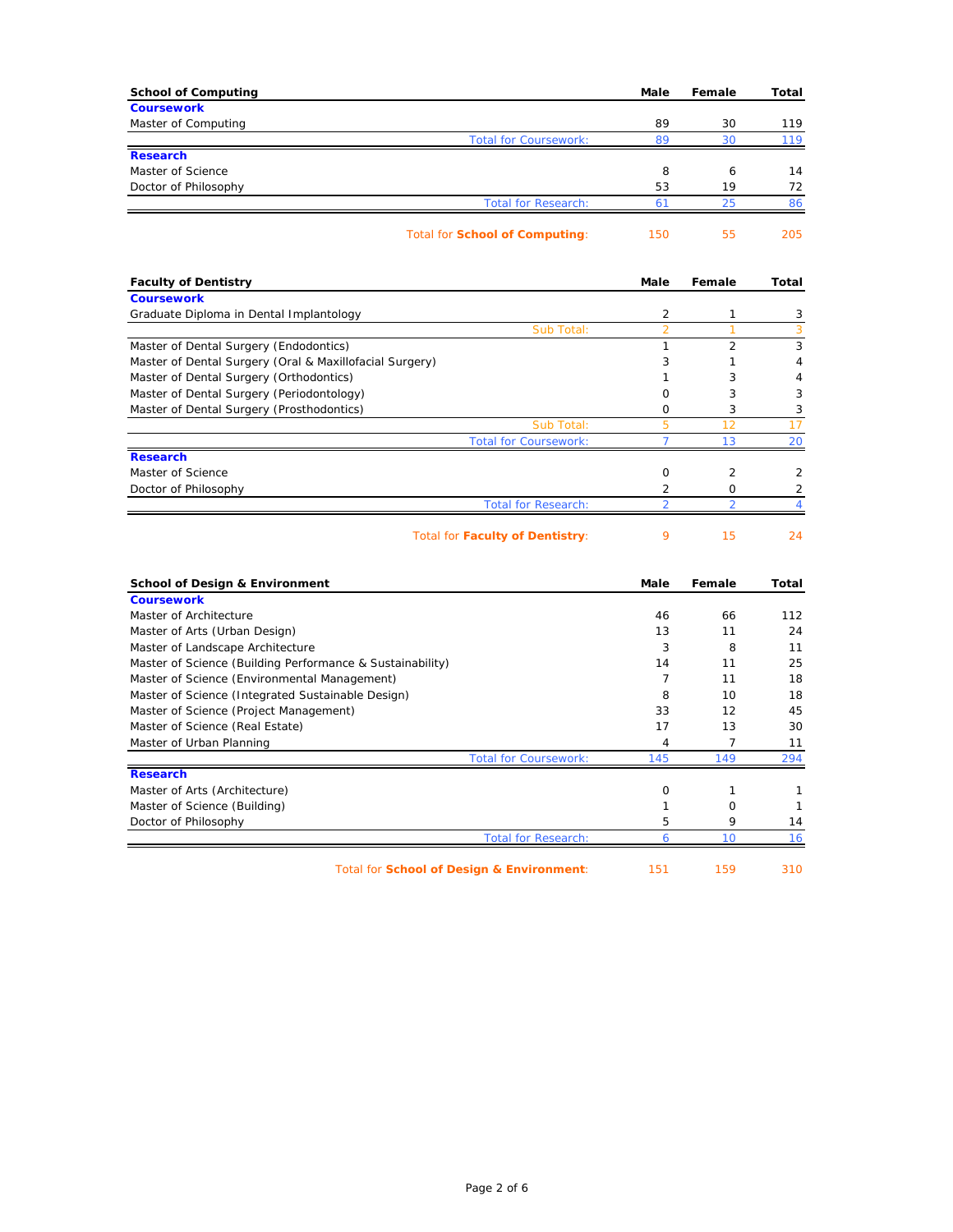| <b>Faculty of Engineering</b>                                 | <b>Male</b>    | Female         | Total |
|---------------------------------------------------------------|----------------|----------------|-------|
| <b>Coursework</b>                                             |                |                |       |
| M.Sc (Hydraulic Engrg & Water Resources Mgmt)                 | 13             | 8              | 21    |
| Master of Science (Chemical Engineering)                      | 20             | 13             | 33    |
| Master of Science (Civil Engineering)                         | 27             | 14             | 41    |
| Master of Science (Electrical Engineering)                    | 73             | 35             | 108   |
| Master of Science (Environmental Engineering)                 | 9              | 12             | 21    |
| Master of Science (Geotechnical Engineering)                  | 12             | 2              | 14    |
| Master of Science (Industrial and Systems Engineering)        | 38             | 28             | 66    |
| Master of Science (Intellectual Property Management)          | 1              | $\overline{2}$ | 3     |
| Master of Science (Management of Technology)                  | 50             | 14             | 64    |
| Master of Science (Materials Science and Engineering)         | 6              | 10             | 16    |
| Master of Science (Mechanical Engineering)                    | 42             | 5              | 47    |
| Master of Science (Mechatronics)                              | $\overline{2}$ | 0              | 2     |
| Master of Science (Offshore Technology)                       | 28             | 6              | 34    |
| Master of Science (Safety, Health & Environmental Technology) | 30             | 20             | 50    |
| Master of Science (Supply Chain Management)                   | 27             | 32             | 59    |
| Master of Science (Systems Design and Management)             | 14             | 10             | 24    |
| Master of Science (Transportation Systems and Management)     | 7              | 5              | 12    |
| <b>Total for Coursework:</b>                                  | 399            | 216            | 615   |
| <b>Research</b>                                               |                |                |       |
| Master of Engineering                                         | 34             | 18             | 52    |
| Doctor of Philosophy                                          | 194            | 57             | 251   |
| NUS-SUPELEC Joint Ph.D.                                       | 1              | 0              | 1     |
| NUS-UIUC Joint Ph.D.                                          | $\mathbf 0$    | 1              | 1     |
| <b>Total for Research:</b>                                    | 229            | 76             | 305   |
| Total for Faculty of Engineering:                             | 628            | 292            | 920   |

| <b>Faculty of Law</b>                                   | Male           | Female         | Total |
|---------------------------------------------------------|----------------|----------------|-------|
| <b>Coursework</b>                                       |                |                |       |
| Graduate Diploma in Maritime & Arbitration              | 8              | $\overline{2}$ | 10    |
| Sub Total:                                              | 8              | $\overline{2}$ | 10    |
| Master of Laws                                          | 5              | 1              | 6     |
| Master of Laws (Asian Legal Studies)                    |                | 3              | 4     |
| Master of Laws (Corporate & Financial Services Law)     | 9              | 19             | 28    |
| Master of Laws (Intellectual Property & Technology Law) | $\overline{2}$ | 6              | 8     |
| Master of Laws (International & Comparative Law)        | 3              | 9              | 12    |
| Master of Laws (International Business Law)             | 16             | 24             | 40    |
| Master of Laws (Maritime Law)                           | 4              | 6              | 10    |
| Sub Total:                                              | 40             | 68             | 108   |
| <b>Total for Coursework:</b>                            | 48             | 70             | 118   |
| <b>Research</b>                                         |                |                |       |
| Doctor of Philosophy                                    |                | 2              | 3     |
| <b>Total for Research:</b>                              |                |                |       |
| Total for Faculty of Law:                               | 49             | 72             | 121   |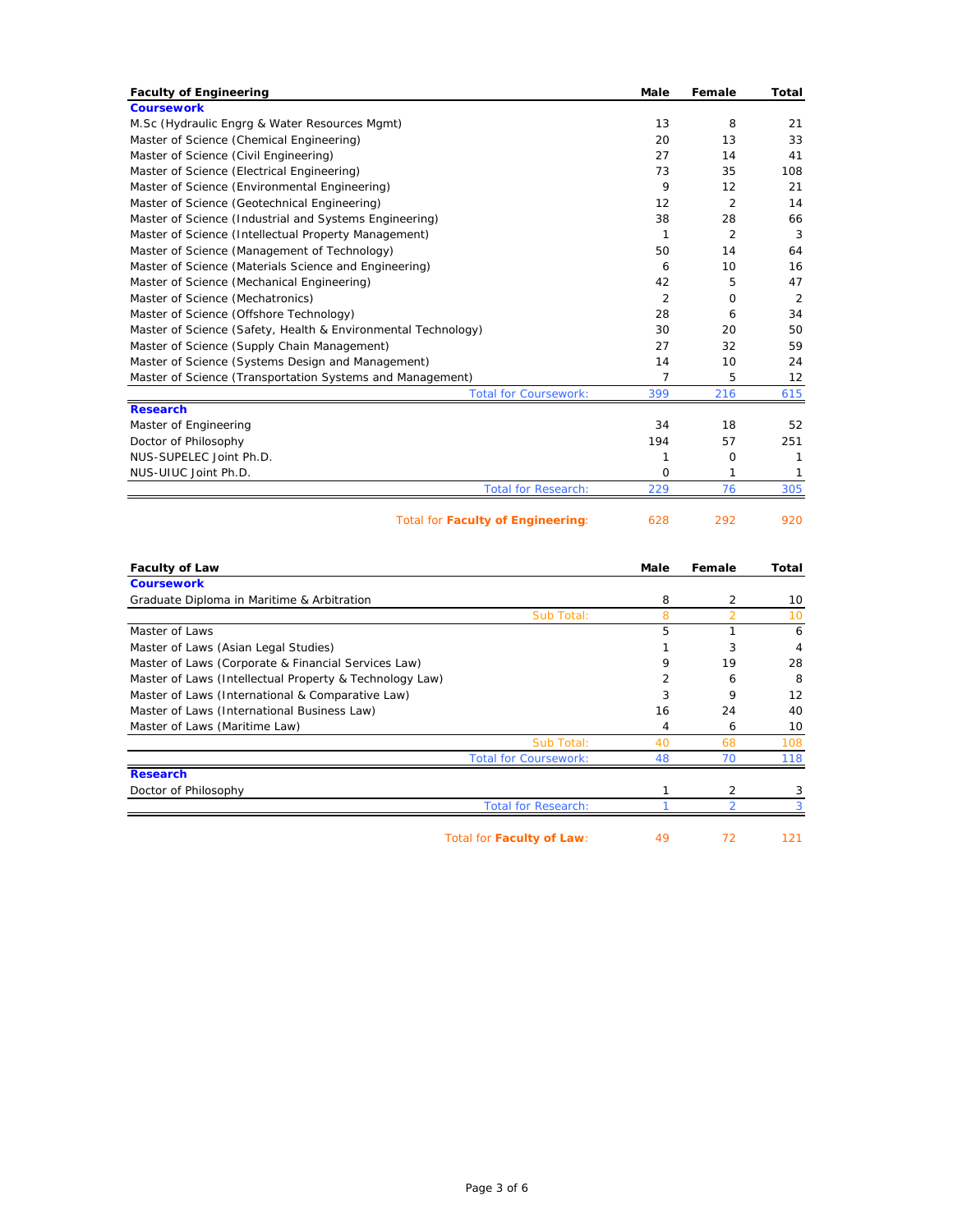| Lee Kuan Yew School of Public Policy                        | Male                         | Female              | Total                          |
|-------------------------------------------------------------|------------------------------|---------------------|--------------------------------|
| <b>Coursework</b>                                           |                              |                     |                                |
| Graduate Diploma in Public Policy<br>Sub Total:             | $\mathbf{1}$<br>$\mathbf{1}$ | 0<br>$\Omega$       | $\mathbf{1}$<br>$\overline{1}$ |
| Master in Public Administration                             | 23                           | 19                  | 42                             |
| Master in Public Administration and Management              | 48                           | 22                  | 70                             |
| Master in Public Management                                 | 13                           | 4                   | 17                             |
| Master in Public Policy                                     | 29                           | 37                  | 66                             |
| Sub Total:                                                  | 113                          | 82                  | 195                            |
| <b>Total for Coursework:</b>                                | 114                          | 82                  | 196                            |
| <b>Research</b>                                             |                              |                     |                                |
| Doctor of Philosophy                                        | 2                            | 1                   | 3                              |
| <b>Total for Research:</b>                                  | $\overline{a}$               | 1                   | 3                              |
| Total for Lee Kuan Yew School of Public Policy:             | 116                          | 83                  | 199                            |
| Saw Swee Hock School of Public Health                       | Male                         | Female              | Total                          |
| <b>Coursework</b>                                           |                              |                     |                                |
| Master of Public Health                                     | 9                            | 15                  | 24                             |
| <b>Total for Coursework:</b>                                | $\overline{Q}$               | 15                  | 24                             |
| <b>Research</b>                                             |                              |                     |                                |
| Doctor of Philosophy                                        | 5                            | 3                   | 8                              |
| PhD in Biostatistics<br><b>Total for Research:</b>          | 0<br>5                       | 1<br>4              | $\mathbf{1}$<br>9              |
|                                                             |                              |                     |                                |
| Total for Saw Swee Hock School of Public Health:            | 14                           | 19                  | 33                             |
| <b>Faculty of Science</b>                                   | Male                         | Female              | Total                          |
| <b>Coursework</b>                                           |                              |                     |                                |
| Joint Master of Science in Industrial Chemistry             | 12                           | 13                  | 25                             |
| Master of Science (Applied Physics)                         | 6                            | 4                   | 10                             |
| Master of Science (Chemistry)                               | 14                           | 37                  | 51                             |
| Master of Science (Mathematics)                             | 13                           | $\overline{4}$      | 17                             |
| Master of Science (Pharmaceutical Sciences and Technology)  | $\mathbf{1}$                 | 13                  | 14                             |
| Master of Science (Physics)                                 | 2                            | 2                   | $\overline{4}$                 |
| Master of Science (Quantitative Finance)                    | 28                           | 25                  | 53                             |
| Master of Science (Statistics)                              | 36                           | 46                  | 82                             |
| NUS-ANU Master of Science (Science Communication)           | 3                            | 10                  | 13                             |
| Doctor of Pharmacy                                          | $\mathbf 0$                  | $\overline{7}$      | $\overline{7}$                 |
| <b>Total for Coursework:</b>                                | 115                          | 161                 | 276                            |
| <b>Research</b>                                             |                              |                     |                                |
| Master of Science                                           | 24                           | 27                  | 51                             |
| Doctor of Philosophy                                        | 110                          | 83                  | 193                            |
| NUS-ICL Joint Ph.D. (FoS)                                   | 0                            | 2<br>$\overline{4}$ | 2                              |
| Ph.D. in Mechanobiology (FoS)<br><b>Total for Research:</b> | 4<br>138                     | 116                 | 8<br>254                       |
|                                                             |                              |                     |                                |
| <b>Total for Faculty of Science:</b>                        | 253                          | 277                 | 530                            |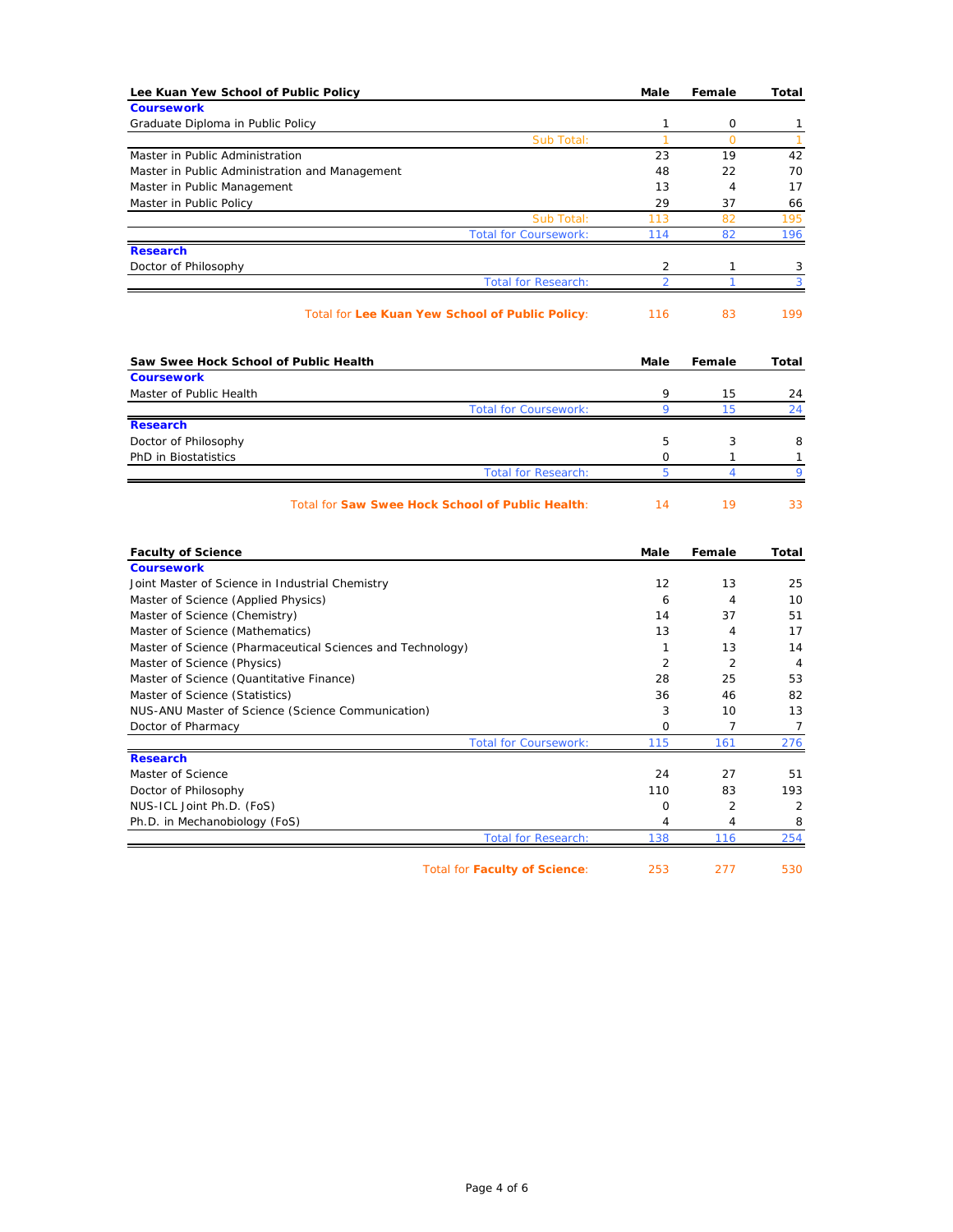| <b>Coursework</b><br>Graduate Diploma in Family Medicine<br>39<br>26<br>Graduate Diploma in Family Practice Dermatology<br>12<br>16<br>Graduate Diploma in Geriatric Medicine<br>10<br>12<br>Graduate Diploma in Mental Health<br>11<br>6<br>12<br>5<br>Graduate Diploma in Occupational Medicine<br>Sub Total:<br>88<br>61<br>$\overline{7}$<br>2<br>Master of Clinical Investigation<br>Master of Medicine (Anaesthesiology)<br>6<br>18<br>Master of Medicine (Diagnostic Radiology)<br>10<br>27<br>Master of Medicine (Emergency Medicine)<br>12<br>$\overline{7}$<br>18<br>Master of Medicine (Family Medicine)<br>10<br>54<br>Master of Medicine (Internal Medicine)<br>46<br>Master of Medicine (Obstetrics and Gynaecology)<br>5<br>$\mathbf 0$<br>Master of Medicine (Ophthalmology)<br>3<br>4<br>Master of Medicine (Orthopaedic Surgery)<br>6<br>0<br>Master of Medicine (Otorhinolaryngology)<br>3<br>4<br>Master of Medicine (Paediatric Medicine)<br>21<br>6<br>Master of Medicine (Psychiatry)<br>3<br>1<br>Master of Medicine (Surgery)<br>20<br>14<br>Master of Nursing<br>$\circ$<br>28<br>Master of Science (Audiology)<br>$\overline{2}$<br>14 | 65<br>28<br>22<br>17<br>17<br>149 |
|-------------------------------------------------------------------------------------------------------------------------------------------------------------------------------------------------------------------------------------------------------------------------------------------------------------------------------------------------------------------------------------------------------------------------------------------------------------------------------------------------------------------------------------------------------------------------------------------------------------------------------------------------------------------------------------------------------------------------------------------------------------------------------------------------------------------------------------------------------------------------------------------------------------------------------------------------------------------------------------------------------------------------------------------------------------------------------------------------------------------------------------------------------------------|-----------------------------------|
|                                                                                                                                                                                                                                                                                                                                                                                                                                                                                                                                                                                                                                                                                                                                                                                                                                                                                                                                                                                                                                                                                                                                                                   |                                   |
|                                                                                                                                                                                                                                                                                                                                                                                                                                                                                                                                                                                                                                                                                                                                                                                                                                                                                                                                                                                                                                                                                                                                                                   |                                   |
|                                                                                                                                                                                                                                                                                                                                                                                                                                                                                                                                                                                                                                                                                                                                                                                                                                                                                                                                                                                                                                                                                                                                                                   |                                   |
|                                                                                                                                                                                                                                                                                                                                                                                                                                                                                                                                                                                                                                                                                                                                                                                                                                                                                                                                                                                                                                                                                                                                                                   |                                   |
|                                                                                                                                                                                                                                                                                                                                                                                                                                                                                                                                                                                                                                                                                                                                                                                                                                                                                                                                                                                                                                                                                                                                                                   |                                   |
|                                                                                                                                                                                                                                                                                                                                                                                                                                                                                                                                                                                                                                                                                                                                                                                                                                                                                                                                                                                                                                                                                                                                                                   |                                   |
|                                                                                                                                                                                                                                                                                                                                                                                                                                                                                                                                                                                                                                                                                                                                                                                                                                                                                                                                                                                                                                                                                                                                                                   |                                   |
|                                                                                                                                                                                                                                                                                                                                                                                                                                                                                                                                                                                                                                                                                                                                                                                                                                                                                                                                                                                                                                                                                                                                                                   | 9                                 |
|                                                                                                                                                                                                                                                                                                                                                                                                                                                                                                                                                                                                                                                                                                                                                                                                                                                                                                                                                                                                                                                                                                                                                                   | 24                                |
|                                                                                                                                                                                                                                                                                                                                                                                                                                                                                                                                                                                                                                                                                                                                                                                                                                                                                                                                                                                                                                                                                                                                                                   | 37                                |
|                                                                                                                                                                                                                                                                                                                                                                                                                                                                                                                                                                                                                                                                                                                                                                                                                                                                                                                                                                                                                                                                                                                                                                   | 19                                |
|                                                                                                                                                                                                                                                                                                                                                                                                                                                                                                                                                                                                                                                                                                                                                                                                                                                                                                                                                                                                                                                                                                                                                                   | 28                                |
|                                                                                                                                                                                                                                                                                                                                                                                                                                                                                                                                                                                                                                                                                                                                                                                                                                                                                                                                                                                                                                                                                                                                                                   | 100                               |
|                                                                                                                                                                                                                                                                                                                                                                                                                                                                                                                                                                                                                                                                                                                                                                                                                                                                                                                                                                                                                                                                                                                                                                   | 5                                 |
|                                                                                                                                                                                                                                                                                                                                                                                                                                                                                                                                                                                                                                                                                                                                                                                                                                                                                                                                                                                                                                                                                                                                                                   | $\overline{7}$                    |
|                                                                                                                                                                                                                                                                                                                                                                                                                                                                                                                                                                                                                                                                                                                                                                                                                                                                                                                                                                                                                                                                                                                                                                   | 6                                 |
|                                                                                                                                                                                                                                                                                                                                                                                                                                                                                                                                                                                                                                                                                                                                                                                                                                                                                                                                                                                                                                                                                                                                                                   | $\overline{7}$                    |
|                                                                                                                                                                                                                                                                                                                                                                                                                                                                                                                                                                                                                                                                                                                                                                                                                                                                                                                                                                                                                                                                                                                                                                   | 27                                |
|                                                                                                                                                                                                                                                                                                                                                                                                                                                                                                                                                                                                                                                                                                                                                                                                                                                                                                                                                                                                                                                                                                                                                                   | $\overline{4}$                    |
|                                                                                                                                                                                                                                                                                                                                                                                                                                                                                                                                                                                                                                                                                                                                                                                                                                                                                                                                                                                                                                                                                                                                                                   | 34                                |
|                                                                                                                                                                                                                                                                                                                                                                                                                                                                                                                                                                                                                                                                                                                                                                                                                                                                                                                                                                                                                                                                                                                                                                   | 28                                |
|                                                                                                                                                                                                                                                                                                                                                                                                                                                                                                                                                                                                                                                                                                                                                                                                                                                                                                                                                                                                                                                                                                                                                                   | 16                                |
| 3<br>Master of Science (Speech and Language Pathology)<br>17                                                                                                                                                                                                                                                                                                                                                                                                                                                                                                                                                                                                                                                                                                                                                                                                                                                                                                                                                                                                                                                                                                      | 20                                |
| Sub Total:<br>163<br>208                                                                                                                                                                                                                                                                                                                                                                                                                                                                                                                                                                                                                                                                                                                                                                                                                                                                                                                                                                                                                                                                                                                                          | 371                               |
| <b>Total for Coursework:</b><br>251<br>269                                                                                                                                                                                                                                                                                                                                                                                                                                                                                                                                                                                                                                                                                                                                                                                                                                                                                                                                                                                                                                                                                                                        | 520                               |
| <b>Research</b>                                                                                                                                                                                                                                                                                                                                                                                                                                                                                                                                                                                                                                                                                                                                                                                                                                                                                                                                                                                                                                                                                                                                                   |                                   |
| $\overline{2}$<br>2<br>Joint M.Sc. in Infectious Diseases, Vaccinology and Drug Discovery                                                                                                                                                                                                                                                                                                                                                                                                                                                                                                                                                                                                                                                                                                                                                                                                                                                                                                                                                                                                                                                                         | $\overline{4}$                    |
| 3<br>Master of Science<br>10                                                                                                                                                                                                                                                                                                                                                                                                                                                                                                                                                                                                                                                                                                                                                                                                                                                                                                                                                                                                                                                                                                                                      | 13                                |
| Doctor of Philosophy<br>31<br>73                                                                                                                                                                                                                                                                                                                                                                                                                                                                                                                                                                                                                                                                                                                                                                                                                                                                                                                                                                                                                                                                                                                                  | 104                               |
| Doctor of Philosophy (Nursing)<br>$\overline{2}$<br>O                                                                                                                                                                                                                                                                                                                                                                                                                                                                                                                                                                                                                                                                                                                                                                                                                                                                                                                                                                                                                                                                                                             | $\overline{2}$                    |
| $\overline{7}$<br>PhD in Cancer Biology<br>O                                                                                                                                                                                                                                                                                                                                                                                                                                                                                                                                                                                                                                                                                                                                                                                                                                                                                                                                                                                                                                                                                                                      | $\overline{7}$                    |
| 94<br>36<br><b>Total for Research:</b>                                                                                                                                                                                                                                                                                                                                                                                                                                                                                                                                                                                                                                                                                                                                                                                                                                                                                                                                                                                                                                                                                                                            | 130                               |
| Total for Yong Loo Lin School of Medicine:<br>287<br>363                                                                                                                                                                                                                                                                                                                                                                                                                                                                                                                                                                                                                                                                                                                                                                                                                                                                                                                                                                                                                                                                                                          | 650                               |
|                                                                                                                                                                                                                                                                                                                                                                                                                                                                                                                                                                                                                                                                                                                                                                                                                                                                                                                                                                                                                                                                                                                                                                   |                                   |

| <b>DUKE-NUS MEDICAL SCHOOL</b> |                                                    | Male | Female | Total |
|--------------------------------|----------------------------------------------------|------|--------|-------|
| <b>Coursework</b>              |                                                    |      |        |       |
| Doctor of Medicine             |                                                    | 22   | 28     | 50    |
|                                | <b>Total for Coursework:</b>                       | 22   | 28     | 50    |
| <b>Research</b>                |                                                    |      |        |       |
| Doctor Of Philosophy           |                                                    |      | 8      | 9     |
|                                | <b>Total for Research:</b>                         |      |        | о     |
|                                | Total for Duke-NUS Graduate Medical School S'pore: | 23   | 36     | 59    |